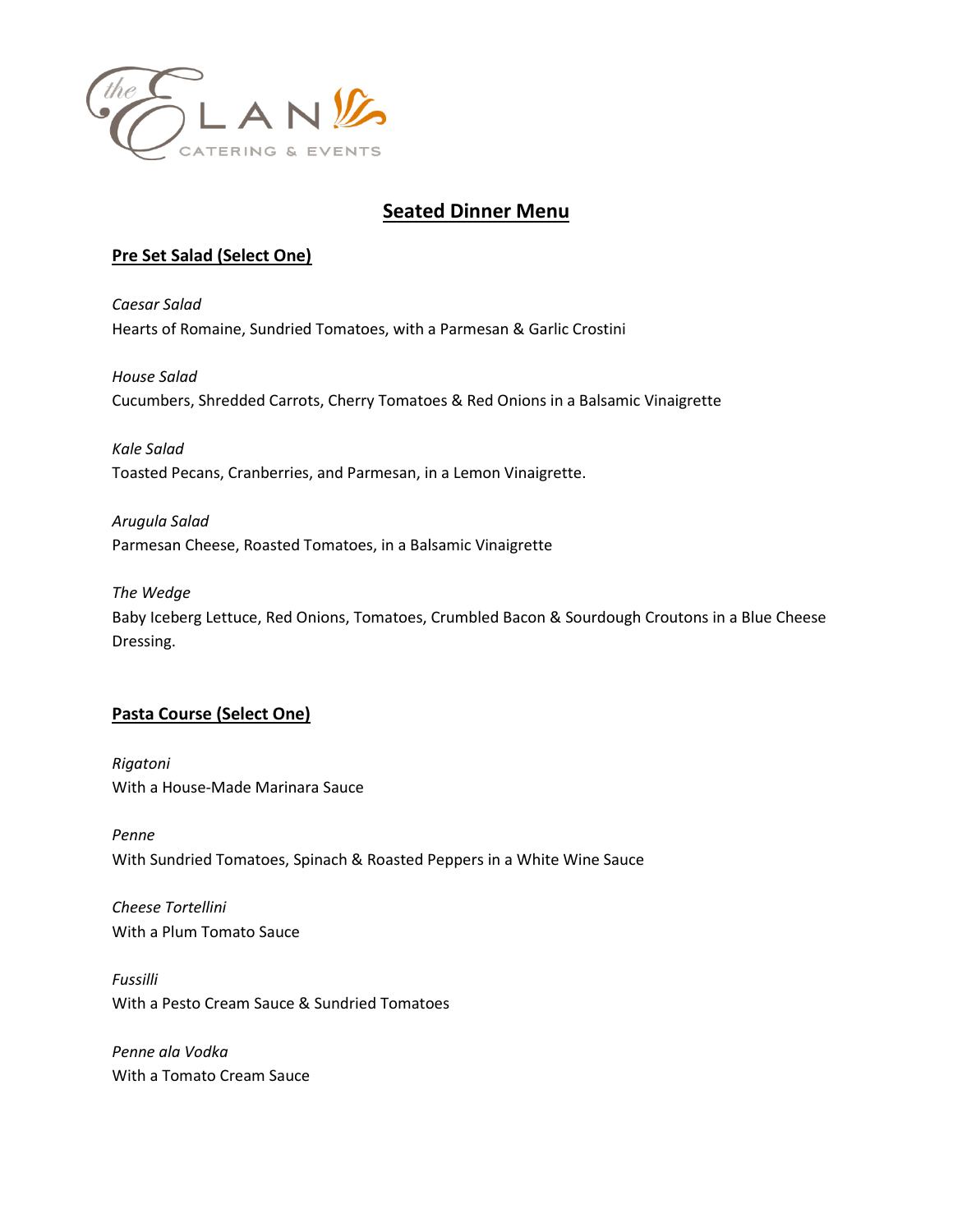

## **Entrées** *All paired with one Starch and one Vegetable of Chef's Choice.* # of Entrées

### **Beef/Pork**

*Braised Short Rib of Beef (Boneless) –* In a balsamic jus

*Hand Sliced NY Strip–* With an Au Poivre Sauce

*Grilled Center Cut Sirloin –*with a Marsala Sauce

*Pork Chop*-with Apple Chutney & Natural Jus

Pan Seared Filet Mignon-with a Red Wine Sauce (Additional \$6.00per person)

#### **Chicken**

*Chicken Francese-*with a Lemon, Butter, & White Wine Sauce

*Chicken Marsala* – with a Mushroom Marsala Sauce

*Almond and Rosemary Crusted Chicken Breast* – Fine Herb Jus

*Chicken Parmesan*- with Mozzarella Cheese & a Tomato Basil Sauce

*Stuffed Chicken Breast –* Artichokes, Red Pepper, & Fontina Cheese served with a red pepper sauce

*Chicken Piccata* – with a Lemon, Butter & Caper Sauce

#### **Fish**

*Miso Glazed Salmon* – with Crispy Rice noodles

*Pan Seared Atlantic Salmon* –with a Champagne Dill Sauce

*Atlantic Cod* – with a Mango Salsa

*Sea Bass*- Shrimp, Lemon, & Cream Sauce